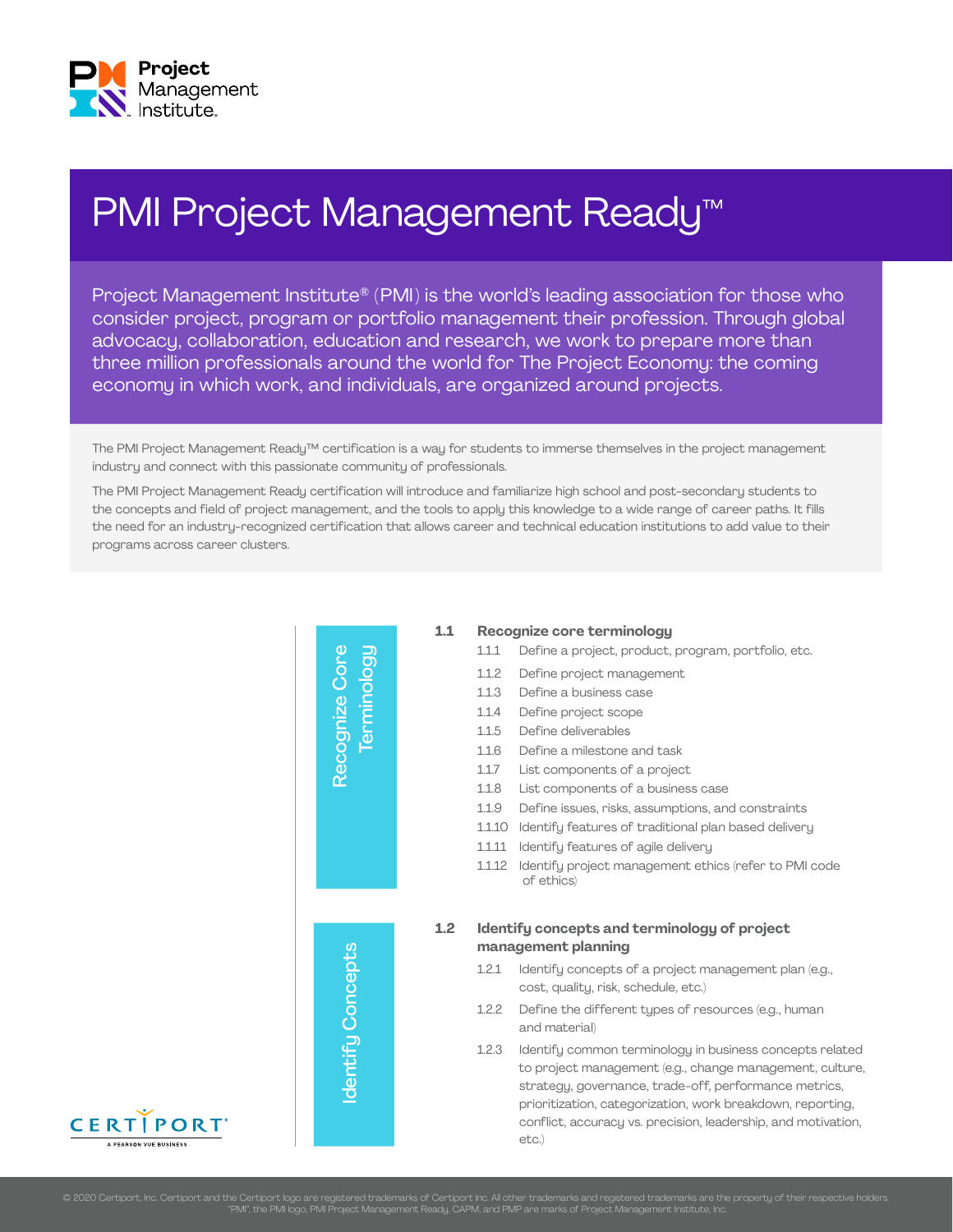Identify Project dentify Project Roles

ldentify Tools &<br>Systems

Solving Problem

- 1.2.4 Identify the features of different organizational environments (e.g., co-location and virtual teams, decentralized and centralized organization, and organizational structures (functional, matrix, projectized))
- 1.2.5 Describe organizational structures (e.g., co-location and virtual teams, decentralized and centralized organization, and organizational structures (functional, matrix, projectized))
- 1.2.6 Identify benefits and concepts associated with risk register.
- 1.2.7 Identify benefits and concepts associated with the stakeholder register.

## **1.3 Identify project roles and responsibilities**

- 1.3.1 Define the key stakeholder roles such as project managers, sponsors, team leaders, team members, project clients, etc.
- 1.3.2 Define the key stakeholder responsibilities such as project managers, sponsors, team leaders, team members, project clients, etc.
- 1.3.3 Identify leadership and management.
- **1.4 Identify tools and systems used for or associated with project management**
	- 1.4.1 Identify the typical tools used for creating a project schedule
	- 1.4.2 Define the characteristics and benefits of various project management tools5.1 Insert illustrations and text boxes

## **1.5 Identify common problem-solving tools and techniques**

- 1.5.1 Define common information gathering tools or techniques
- 1.5.2 Describe the components of an effective meeting

Agile Frameworks Plan-Based Methodologies Project Management Plan-Based Projects Methodologies Plan-Based

## **2 Traditional Plan-Based Methodologies**

- 2.1 Recognize when a traditional plan based approach is appropriate
- 2.1.1 Identify the primary rationale for traditional plan based projects
- 2.1.2 Identify the process groups and knowledge areas (e.g., cost, quality, risk, schedule, etc.)
- 2.1.3 Identify project phases and the correct order of the phases
- 2.1.4 Define a typical project structure for a traditional plan-based approach

Management

## **2.2 Identify attributes of a project management plan schedule**

- 2.2.1 Identify the steps to create a schedule
- 2.2.2 Define a work breakdown structure
- 2.2.3 List the types of dependencies (e.g., sequence, start to start, finish to start, etc.)
- 2.2.4 Define a critical path
- 

## **2.3 Identify attributes of executing and controlling traditional plan-based projects**

- 2.3.1 Describe the project controls in traditional plan-based projects (e.g., earned value, baselines, etc.)
- 2.3.2 Identify monitor and controlling techniques in a traditional plan based projects

**3 Agile Frameworks/Methodologies**

- 3.1 Recognize when agile project management is appropriate
- 3.1.1 Identify the primary rationale for agile and traditional plan based projects
- 3.1.2 Identify the key tenants/principles of agile
- 3.1.3 Recognize hybridization
- 3.1.4 Define the use of transparency in Agile projects
- 3.1.5 Describe the principle of Servant Leadership
- 3.1.6 Describe the process of engaging customers
- 3.1.7 Identify common agile methodologies

# Project

# Plan-Based Projects

**Agile Frameworks**